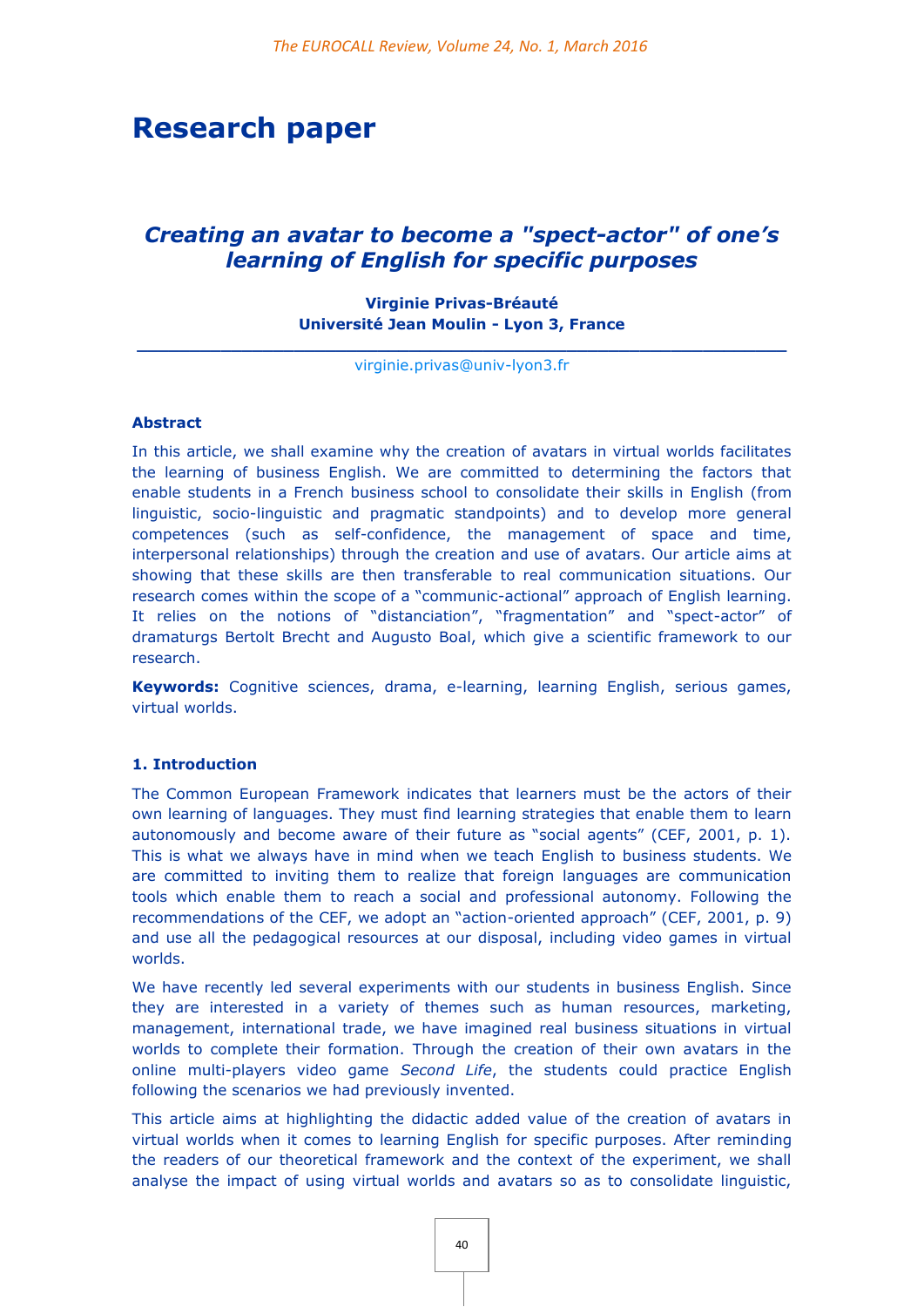socio-linguistic and pragmatic competences. The strengths and limits of the device will finally be pointed out.

# **2. Theoretical Framework**

In the 1960s, Bertolt Brecht wrote about the didactic power of drama. For him, theatre practitioners had to bear in mind "its ability to amuse, and [...] its value as education." (Brecht*,* 1964, p.130). Since then, it has been demonstrated that drama, precisely because of its didactic value, can be well adapted to language learning situations. In *Drama Techniques in language Learning*, Alan Maley and Alan Duff explain:

*Language is not purely an intellectual matter. Our minds are attached to our bodies, and our bodies to our minds. The intellect rarely functions without an element of emotion, yet it is so often just this element that is lacking in teaching material. Drama attempts to put back some of this forgotten emotional content into language - and to put the body back too.* (Maley & Duff, 1978, p. 7)

We are deeply convinced that learning a language does not only mean taking in (more or less efficiently) a lot of information in a passive way (i.e. remaining seated and listening to the teacher). Moreover, after reading the books of Donald Winnicott (*Playing and the Reality*) and Johann Huizinga (*Ludo ergo Sum),* we have been seduced by the "edutainment" quality of drama and have resorted to dramatic techniques in our business English courses. However, after scientific research on drama and dramatic activities for ESP, we have also realized that this device does not suit every student when it comes to consolidating general and linguistic competences. Indeed, in her article "L'utilisation des stratégies d'apprentissage d'une langue dans un environnement des TICE", Janet Atlan explains that there are generally four types of individual differences in language learning: cognitive, affective, socio-cultural differences and differences in using learning strategies. (Atlan, 2000, p. 111). Depending on the personality of the student, learning must absolutely be differentiated. We have thus decided to turn to new devices and started to use new technologies for information and communication for education such as digital educational platforms or the Internet. Our teaching method has become blended and multimodal.

In *La créativité artistique à l'école: Refonder l'acte d'apprendre,* Joëlle Aden asserts that research in cognitive sciences has demonstrated that learning is non-linear. Learning does not consist of acquiring new information, but rather reorganising what we know and incorporating new elements. (Aden, 2009, p. 175). This reminds us of Brecht's conception of fragmented reality. Brecht would advise to: "take a pair of scissors and cut [reality] into individual pieces which remain fully capable of life." (Brecht, 1964, p. 70). Because e-learning makes it possible to cut reality into pieces through changing our relationship with time and space, and to fragment and segment the development of certain competencies, it can be a useful pedagogical device for language acquisition.

We immediately understood the benefits of all those tools for everyone. More particularly, multimodal NTICE give both the teachers the means to enrich their teaching resources so as to increase the exposure of the student to the language and to differentiate learning strategies. Furthermore, the students can better autonomize their actions and reflexions as Julié and Pierrot explain in their book *Enseigner les langues.* (Julié & Pierrot, 2008, p. 138). In her article "Helping Students become autonomous Learners: Can Technology help?", Rubena St. Louis praises the use of the Internet when it comes to teaching a language because it is a multimodal device. She explains:

The use of different types of activities, with input being received by the learner through a visual, aural or kinesthetic medium, not only caters for individual learning styles, but may also lead to the information being processed on different levels in the learner's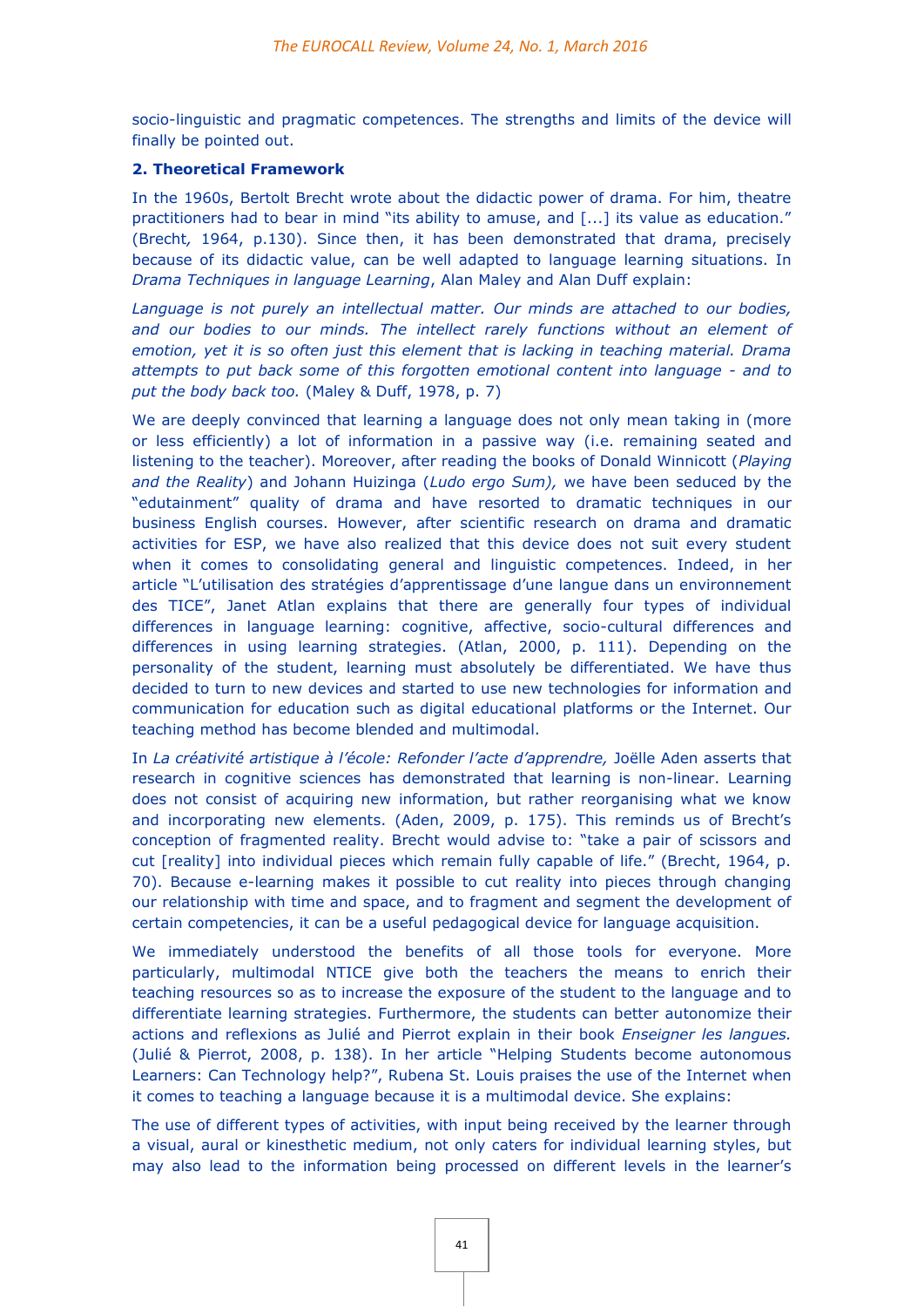cognitive system and so increase the likelihood that it will be stored in memory. (St Louis, 2006, p. 8).

Encouraging students to use the Internet to consolidate language learning is an excellent idea. Moreover, we are convinced that students learn more efficiently through experience. Multi-player video games on the Internet require the users to see, to talk, to listen and to move. The video game called *Second Life* even offers players the opportunity to express themselves through writing. In his paper entitled "*Second Life* in Education and Language Learning", Vance Stevens praises the use of this game in particular for qualities that have "been transformative for education". (Stevens, 2006, p. 2). Hence our decision to resort to it. Because it is synchronous, the actor may use diverse modes at the same time to communicate: speak and read, speak and move, show or/and manipulate objects. So, it appeals to all the senses of the learner and, in the context of learning, is an added value.

In "Virtual world teaching, experiential learning, and assessment: An interdisciplinary communication course in *Second Life*", Jarmon et al. write that "project-based instructional activities have been found to provide an effective setting for […] experiential cycles." (Jarmon, 2009, p.170). They analysed an experiment they conducted with students and their results demonstrated "the effectiveness of the SL environment for a project-based experiential learning approach, particularly as students were able to learn by doing and by applying learned concepts to the real world". (Jarmon, 2009, p. 178) E-learning based on multimodality and projects based on pedagogical scenarios have therefore become one dominating aspect of our fields of interest and a strong device to facilitate English learning. This is how we have progressively come across the use of virtual worlds for pedagogical purposes and started to focus on their didactic value.

We started an experiment in November 2013 with a group of voluntary second year students interested in customer relationship management in international companies. Our objective was to have our undergraduates use English for a professional purpose. It was thus an interdisciplinary project. Jarmion et al. explain that virtual worlds meet this objective and mention: "the potential effectiveness of virtual world environments for learning strategies to communicate effectively across different academic disciplines." (Jarmion, 2009, p. 171). Our students were eager to be given tasks to practice what they had learnt previously. The project was supervised by the English teacher, the marketing teacher, two experts in e-learning through virtual worlds and a technical engineer. A tight agenda was agreed upon, the pedagogical scenarios were validated and after numerous meetings, the experiment started in January 2014.

For the occasion, *Copets*, a company selling toys for pets, was created and its offices were built in *Second Life*. In "Massively Multiplayer Online Games (MMOs) in the new Media Classroom", Aaron Delwiche writes about a preliminary classroom experience with massively multiplayer environments and reminds his readers of the importance of defining learning objectives if teachers want learning with emerging technologies to be effective:

*For an MMO-themed class to be effective, learning objectives should be identified at the outset. Along with the macroscopic theoretical goals, students should be given a series of smaller objectives or "baby steps" that are related to game mechanics.* (Delwiche, 2006, p. 168)

So, we imagined scenarios and assigned students to tasks broken down into steps.

The participating students endorsed the roles of members of the CRM team who had to face problems with angry customers (played by the teachers). We were committed to being as close to reality as possible and were careful to propose a truthful social and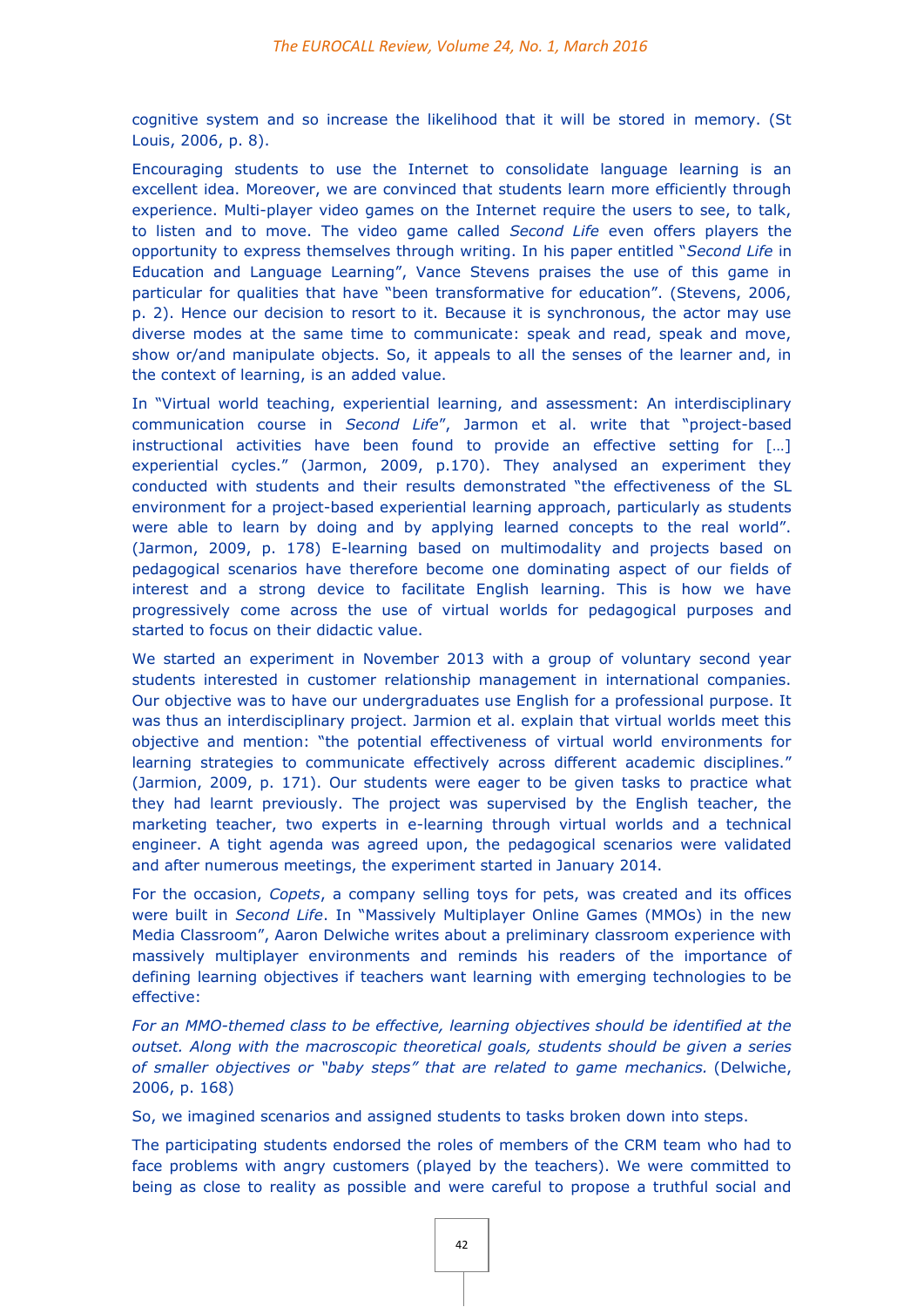professional experience. The teams (teachers and students alike) were all equipped with headphones which facilitated audio exchanges. They each had to create their own avatar.

One week before the first synchronous connection, the students were given the first scenario, the steps they had to follow and the competences that the teachers would observe (see appendix 1). They could meet, figure out and prepare what conversation they could have with the client. After the one hour and a half first simulation, the teams were encouraged to give their opinions on the device, the scenarios and the quality of their language.



Figure 1. Image of the first simulation.

One month after, they were given the second scenario (see appendix 2). The simulation lasted one hour and a new debriefing followed. All the students were motivated volunteers. These hours were optional and required them some supplementary personal investment. For St Louis, motivation fuels learning. She explains that "when students become more involved in their own learning, taking an active part in making decisions, they might feel a sense of ownership and commitment to the process, and learning might be more meaningful." (St. Louis, 2006, p. 1). Motivation is thus another strong factor of successful language acquisition. Joëlle Aden adds to this that motivation is what fuels all cognitive investment and is linked to the meaning we give to any social interaction in the context of learning. (Aden, 2004 p. 29). The meaning we give to the activity and the frame we define (for Erving Goffman these two elements are important in learning situations) are essential in the learning context. Therefore, when students get to know the pedagogical scenarios created for them, the roles they must take on and their use of a video game to learn English, they feel motivated and show their interest (a further key-factor to success for St. Louis, 2006, p.7).

These are the reasons why we think that multimodal virtual worlds are efficient devices in language learning. Now we shall study how the creation of an avatar facilitates the acquisition and consolidation of general and linguistic competences from a cognitive standpoint.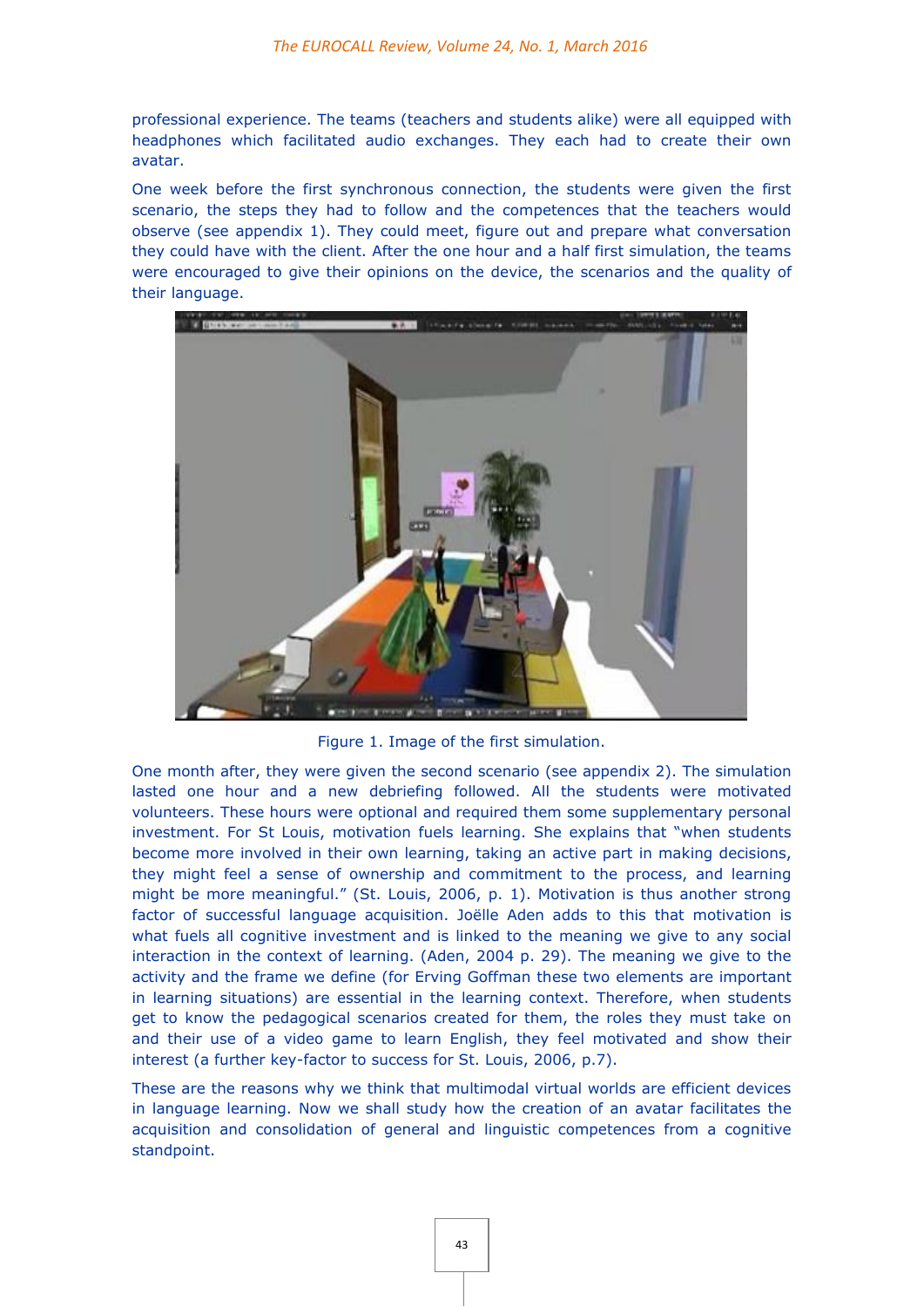# **3. Results**

In his PhD thesis "Le corps dans la langue. Les techniques dramatiques dans l'enseignement/apprentissage des langues étrangères", Alex Cormanski says that paradoxical as it may seem, if the comedian wants to be really involved in the dramatic action, he or she must take some distance from what he or she is playing. This helps him or her be more invested in the role. (Cormanski, 1993, p. 94-95). This aspect of didactic drama, echoing the notion of Brecht' s "Verfremdungseffekt" (translated in English by the phrase "distancing effect"), is the guiding principle of our research. We indeed aim at enticing the students to take some distance from their learning and realize what they know and what they still need to learn. Taking some distance helps them to be more involved in the learning process. We therefore devise strategies promoting a meta-cognitive reflection on their own learning (for example, questionnaires).

As said earlier, both the teachers and the students had to create their own avatars for this experiment. In their paper "Constructing my Online Self: Avatars that Increase Self-focused Attention", Asimina Vasalou et al. define avatars as personal, nonanonymous symbolic artefacts that "emit individuating properties back to their owners and outwards to the community". (Vasalou, 2007, p. 445). The choice of an avatar tells a lot about oneself. *Second Life* offers the players the possibility to embody human beings but also animals, objects, fantasy characters. Vincent Berry explains in *L'Expérience virtuelle* that the players who choose avatars who look like real people are people who stay - or show how much they want to stay - close to real life. They live the game like an exploration of their own selves. After some research and interviews on virtual worlds' players, Berry discovered that the homologous relation between the player and his/her avatar was the norm (Berry, 2012, p.174). On the contrary, the players who choose other non-anthropomorphic physical appearances aim at getting further from reality. This is the occasion for them to change aspects and bodies and to live the game like a sheer moment of entertainment. Behind this observation lies the thesis that virtual worlds are spaces where one can learn about another self, a second self. (Berry, 2012, p. 176). The same observation applies for the choice of names. For Berry, if a player chooses to keep his/her real name, it shows he/she is eager to transfer his/her skills. Vasalou et al. write that the use of avatars increases private selfawareness. It is interesting to notice that, during our experiment, the majority of the teachers and students decided to keep their real names and chose avatars close to their real physical appearance. One student, called "Michael" in real life, wanted to be called "Mike" though. This may show that he wanted to transfer his skills but take on a new identity closer to a native English one, therefore creating further distance between himself (reality) and his avatar (fiction), between his learning (reality) and the game (fiction).

Creating an avatar to play in a virtual world enables teachers and students for the first time to become the spectators of their own actions. This makes students become both actors and spectators of their learning, an idea that echoes the concept of "spect-actor" coined by Augusto Boal. Boal was a Brazilian dramaturg inspired by Brechtian drama theories. In his book, *Theatre of the Oppressed*, he explains that a spectator must not be passive. On the contrary, a spectator must actively participate in the performance he/she is watching:

*The spectator is less than a man and it is necessary to humanize him, to restore to him his capacity of action in all its fullness. He too must be a subject, an actor on an equal plane with those generally accepted as actors, who must also be spectators.* (Boal, 1979, p. 155)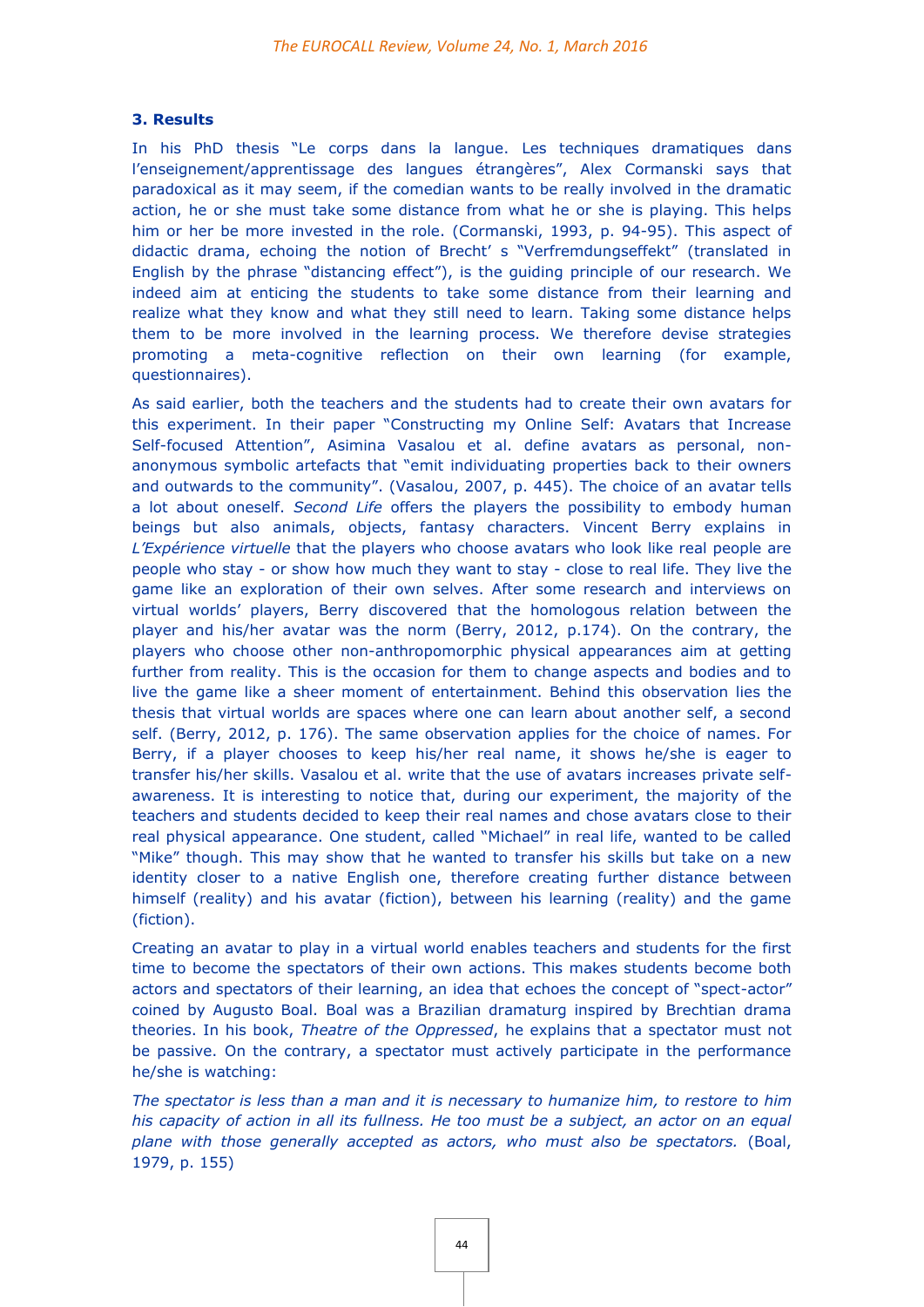This attitude also applies to learners who should be active at all times. People's theatre, or forum theatre, as he called the theatre he promoted, was experimental and aimed at liberating the spectator. He writes: "all these experiments of people's theater have the same objective - the liberation of the spectator" (Boal, 1979, p.155). Similarly, our pedagogical objective aims at liberating learners when they are in learning situations and to have them express themselves freely through several languages: words or/and the body of their avatars.

One of the reasons why drama does not work with all students in the context of learning a language is precisely the problem of the use of their own body and the expression of their feelings. Some students are indeed too shy to show their emotions and/or use their bodies in front of the class and, thus, remain seated. They have not been trained and encouraged to use them in class. Yet, Joëlle Aden, as well as cognitive sciences researchers such as Francisco Varela and Antonio Damasio, has long demonstrated that learning a language involves everything that makes up a person: body and mind. Garau et al. lamented the "low avatar expressiveness" in "the impact of avatar realism and eye gaze control on perceived quality of communication in a shared immersive virtual environment" (Garau, 2003, p.529), so they tried to find alternatives to compensate it and studied eye gaze animation in particular. They concluded that "inferred eye animations can have a significant positive effect on participants' responses to an immersive interaction". (Garau, 2003, p. 535). However, the aim is not to humanize avatars. It is rather to have students become aware of the role of their body in language acquisition.

In *La réalité virtuelle: Avec ou sans le corps?,* Alain Milon questions the place of the body and warns us to be careful of the mirage of technologies that would exclude the body. Because cyberspace does not abide by the basic rules of physics, it immerses people into a new space and time with a multitude of dimensions. Yet, this has an impact on the body since the question is then to know about one's territory, one's limits and the time-space frame we are used to. After research on the ground, Vincent Berry suggests that all the players of virtual worlds he interviewed realized that they have a new perception of time, space and their body. Their body is completely committed to the game. (Berry, 2012, p. 237). They feel "telepresent", which means that they have a "compelling sense of being in a mediated space and not where their physical body is located". (Nowak and Biocca, 2003, p. 482). Thus, digital technology also places the body at the heart of the learning issue. Avatars and virtual worlds put the body at the centre of discussions since avatars, whom we can view as metaphors of the actors, shed light on the existence of a pedagogical corporeity. The immersion is also corporeal and serious games make us understand the central position of the body when it comes to learning. Ultimately, creating an avatar leads users to become self-aware of the place of the body in language learning and can facilitate linguistic acquisitions.

It goes further than this. In *Alone Together*, Sherry Turkle writes that when we create avatars online, we get the impression that we have built improved versions of ourselves. (Turkle, 2015, p. 244). Turkle carried out some interviews of virtual world players and the general impression that they have is that virtual worlds are essential for their offline life because they help them blossom in their real lives. (Turkle, 2015, p. 333). As a matter of fact, they say that the lives they live in *Second Life* help them to better prepare their real lives. Their avatars permit them to identify what they want and what they are missing. More importantly they allow them to go beyond blockages or complexes. (Turkle, 2015, p. 331). This reinforces the idea that virtual worlds are very serious games. They provide the link between playing and learning as the advertisement for the game reads: "training simulations are incredibly powerful in *Second Life* because they simulate complex processes in the physical world and avatars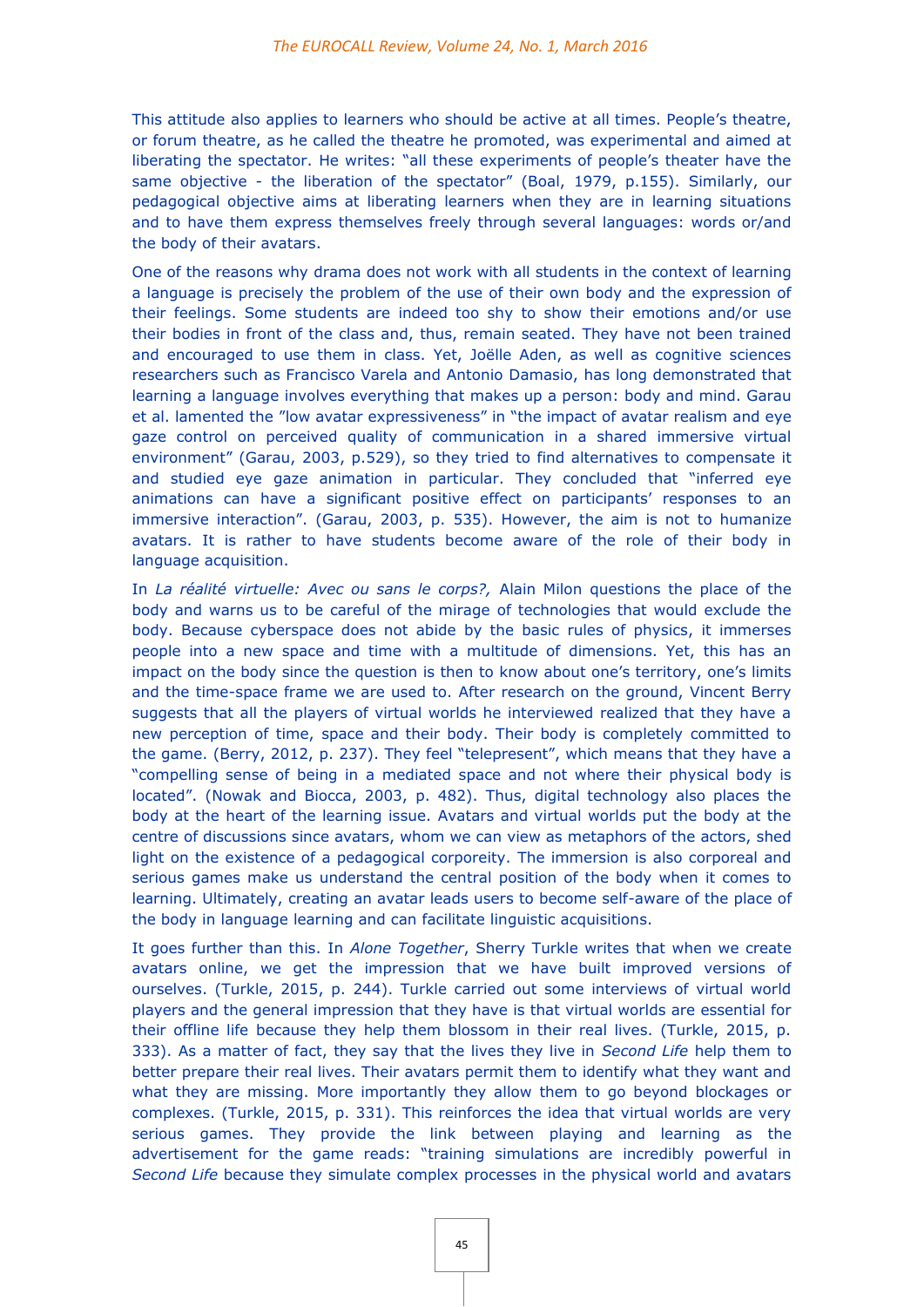can take on different roles to enhance learning". So, not only do learners learn a language but they also develop more general competences like self-confidence.

On the home page of the game one can read that "*Second Life* was designed as a social networking platform - to encourage social interaction. It enables deeply immersive, meaningful, and memorable experiences". Vincent Berry agrees with that in so far as giving a precise role to an avatar and assigning it with precise competences make a certain form of sociability between the members possible: the relationship that each team member has with the others is more determined and meaningful. (Berry, 2012, p.73). Players develop interpersonal skills unconsciously and Sherry Turkle even states that the more we play with an avatar the more we think it is an authentic replica of ourselves. (Turkle, 2015, p.242).

Turkle discovered that even if people create avatars, they sometimes express truths about themselves that may well go beyond words (Turkle 2015, p.357-358). Indeed, reality is always present behind the game. The constraints and rules of the real world are always there (Berry, 2012, p.200). Therefore we shall now study the strengths and weaknesses of this device when it comes to learning English but also the competences that students can transfer.

# **4. Observations**

We were able to make the list of the positive and negative aspects of using avatars and virtual worlds to learn English after we asked the students and the teachers to give their opinions on the device. It was indeed crucial for us to get some feedback from the teams since we wanted to improve our teaching methods. Some of our results are similar to those put into light by H. Sezgi Sarac in his research study "Benefits and challenges of using *Second Life* in English teaching: Experts' opinions". We suggest taking some distance from these observations; therefore, in this part, we would rather offer some guidelines for reflection.

# *4.1. The strengths of the device*

Since the 1990s, a lot of researchers (e.g. Levine and Scollon, 2004) have defined multimodality as a dynamic process of the building of meaning deeply intertwined with the notion of interaction (Betbeder et al, 2008, 2.3). For Claire Tardieu, interaction is crucial in language acquisition. In her book, *La Didactique des langues en 4 mots-clés: Communication, Culture, Méthode et Evaluation,* she reminds us that Vygotsky first shed light on the social dimension of a human being (which Piaget had forgotten before him). For Vygotsky, knowledge is developed through social interaction since the latter can create a socio-cognitive conflictual state. Tardieu thus asserts that working and studying in pairs and teams favors social interaction and consequently cognitive processing. (Tardieu, 2008, p. 155). Drama and virtual worlds both facilitate team work. Students can confront their viewpoints, the strategies they use, share their ideas and make new ideas emerge. Teamwork leads students to question themselves and their learning strategies. Virtual worlds, according to Berry, facilitate participatory appropriation (Berry, 2012, p.241), incorporated knowledge and the notion of synchronous multimodal interaction raises questions about how the actors study and communicate. After studying 3D virtual environments in learning contexts, Andreas Schmeil et al. put to the fore the precious collaborative quality of these new pedagogical tools: "being embodied as avatars in an immersive 3D virtual environment will lead to more effective and sustainable knowledge sharing and to a higher satisfaction, motivation and recall of other team members' backgrounds". (Schmeil, 2009, p. 639). We have come to the same conclusions since our teams unanimously agreed to say that they particularly appreciated the possibility of interaction and close collaboration that our scenarios on *Second Life* offered.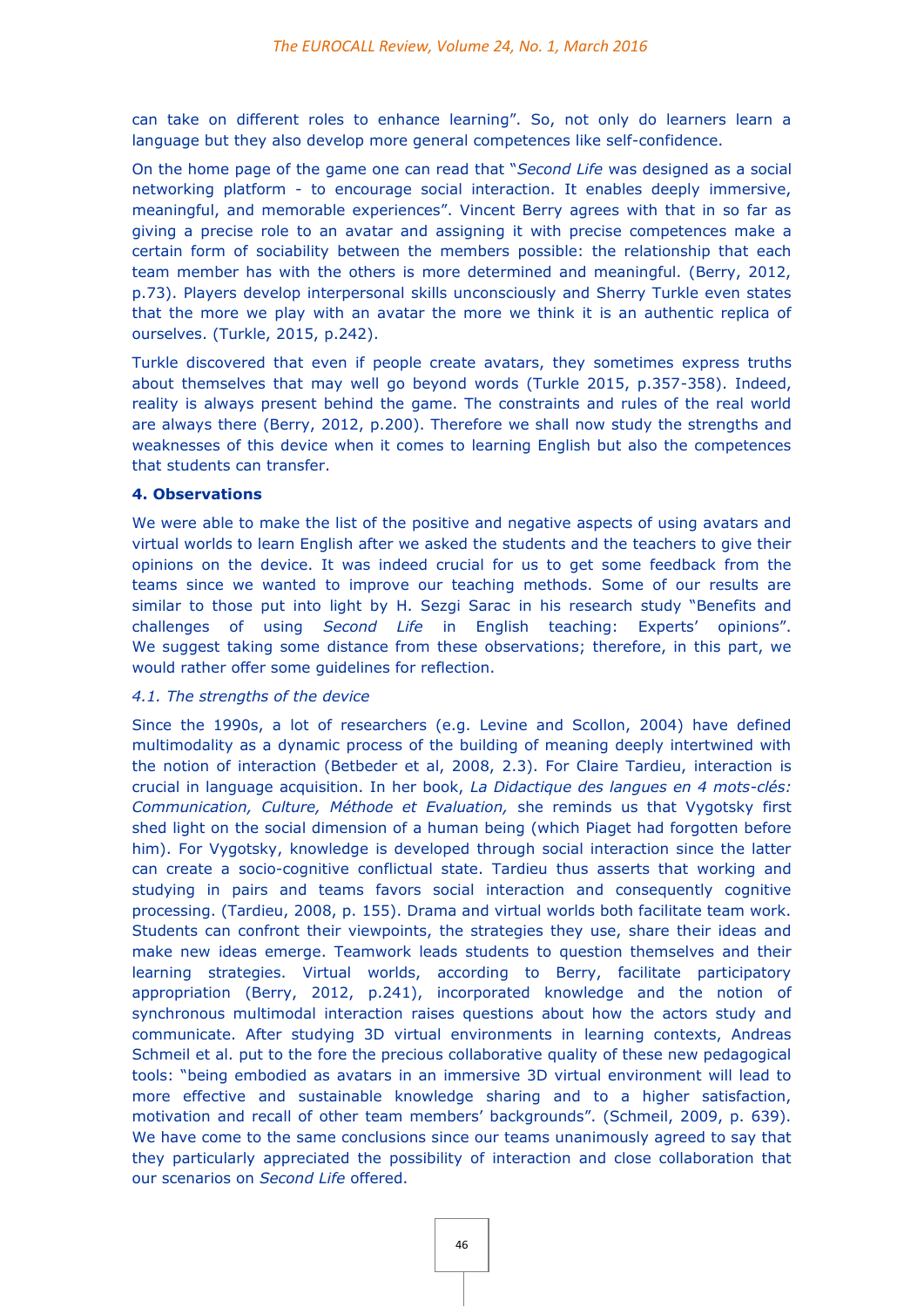The meaning we give to the scenarios is as important as the kinds of situations we propose to the learners. Joëlle Aden advises teachers to offer learners the possibility to speak and communicate about realistic situations with realistic stakes. (Aden, 2009, p. 174-175). For her, learners must see the link between learning a language and living in the present, the languages they learn must speak about themselves and enable them to speak about themselves and their present environment. That is the reason why, whenever we imagine a scenario for our business students, we carefully study and choose the stakes: they must be realistic and truthful. They must permit our students to project themselves in the situations they will be in when they start working in the real world. When giving an account of their experiment, Jarmon et al. realized that: "the sense of embodiment in SL helped [their students] to make their experiences in the virtual environment real and fostered their sense of concrete experiences. This sense of embodied social presence initiated and enhanced the experiential learning cycle" (Jarmon, 2009, p. 179). That is why we consider virtual worlds and serious games as devices that prepare them for their future social and professional lives.

Furthermore, the notion of transferability of linguistic and general competences is an important aspect of our formation. Berry reminds us that for some observers and researchers like Moisy, Mora or Negroponte, the strategies that players acquire in serious games are know-how and social competences transferable later in real life: helping others, listening to people, knowing how to manage conflicts. (Berry, 2012, p. 151). Yann Bergheaud calls social learning "Eldorado" because it is rich in learning units. He says that when students are made into actors and collaborators, they are better equipped to enter the professional world. (Vaufrey, 2010, p.56). Effectively, not only do they develop linguistic and general competences, but they also benefit from what is called "collateral learning", in this case, using NTICE and the new literacies. (Berry, 2012, p. 111). And for those who are skeptical, Berry suggests the notion of "situated learning" and refers to some researchers like Lave, Rogoff, Brown, Duguid and Greenfield for whom the learner builds up competences when he/she engages himself/herself in social practices.

For other researchers, videogames are like micro-societies, replicas of social worlds which facilitate experience, understanding and learning. (Berry, 2012, p. 151). They enable teachers to devise problem-based tasks and resolutions of issues. In this context, the notions of creativity and freedom are undeniable assets for language learning. Joëlle Aden indicates that creativity and mastering language are tightly linked. Indeed, the more you master a language the better you create, and the more you create the better you speak a language. (Aden, 2009, p. 174-175). Sherry Turkle adds to this that simulations offer the exaltation of creativity without pressure, the excitement of exploration without risk. (Turkle, 2015, p. 347) while Mayrath et al. remind us that "it is this flexible creativity that makes *Second Life* ideal for creating instructional tools, such as games, problem based learning environments, simulation activities, and distance learning settings" (Mayrath et al, 2007, p.2). As a matter of fact, when asked what they liked the most in the device, our students unanimously said they liked it when they had to co-create the scenario. They could invent it together because some tasks allowed them to be creative. This reinforces the idea that learning is smoother when students create, when some freedom is allowed. However, students and teachers realized that the game presented some limits.

# *4.2. The limits*

In his paper, Stevens makes the lists of the positives and negatives of *Second Life* which he calls "a prototype for some future form of learning" (Stevens, 2006, p.3) - and some drawbacks might indeed hamper learning. Let us first remember that the aim of this activity and the scenarios was to learn linguistic competences and develop general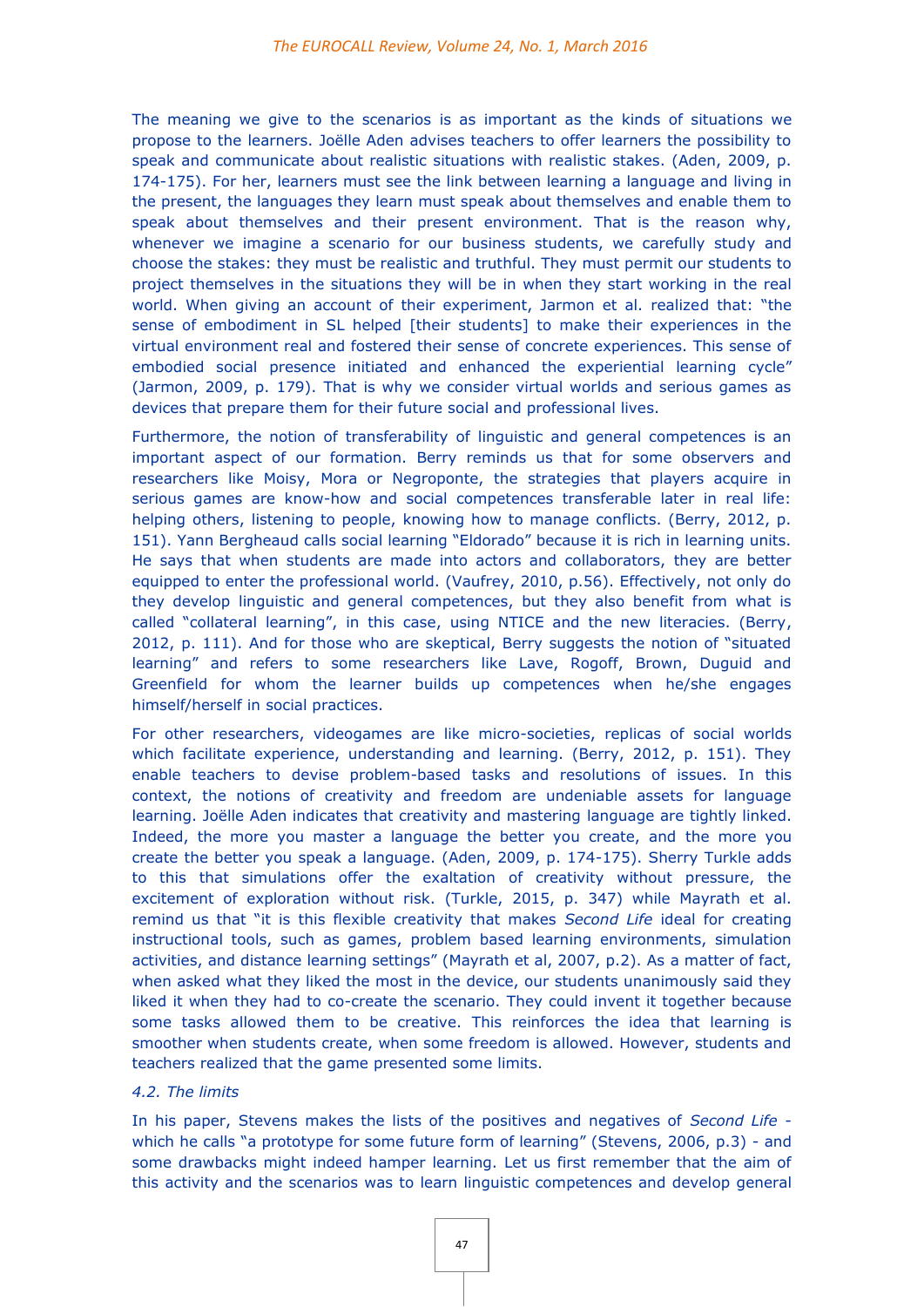skills linked to communication in society. In "Intégrer les Tice à une approche cognitive de la grammaire du discours", Muriel Barbazan makes it clear that the use of software and technological devices must be as transparent and ergonomic as possible when the aim of the teacher is to teach a language (Barbazan, 2011, 44) while Mayrath et al. state that "accessibility is making sure that the technology is usable by the students, and extensibility is having the power to create new scenarios and extend the real world into the virtual world". (Mayrath et al., 2007, p.2). Playing a videogame requires the players to master several skills and competences before playing. Yet, not all students have these skills and competences.

Another problem that arose during the experiment was due to the synchronous multimodal possibilities of *Second life*. Creating an avatar goes together with getting to know the codes of the video game and of the avatars. However, the students did not have a lot of time to practice, so it was always difficult for them to know when they could speak or not. Most of the time, either they remained silent or they talked at the same time. So, a multi-player immersive videogame requires some practice before it can be used as a pedagogical tool to its full capacities.

# **5. Conclusion**

In conclusion, *Second Life* and the creation of avatars that goes with it is undeniably a device that facilitates the development of linguistic and general competences as the Common European Framework for language learning defines them. Using a video game to learn a language is part and parcel of "informal education", which is characterised by several educational experiences which are lived through throughout our whole lives and which favour the acquisition of knowledge, skills and competences thanks to the everyday interaction that the individual has with his/her environment (Berry, 2012, p. 22).

Virtual reality enhances experience and *Second life* facilitates language learning in so far as it gives meaning to practice, it teaches students to stick to a very precise role, interact and give importance to the stake of the game. Betdeder et al. explain that in a learning context, multimodality evolves as communication grows and, consequently, language learning through NTICE is a work in progress (Betbeder et al, 2008, 2.3). This perfectly echoes the idea that autonomy (what teachers aim at for their students) is acquired progressively. Becoming an autonomous foreign language speaker is a process that one builds progressively (Rivens Mompean, 2011, p. 76), so playing serious video games encourages autonomy. However, as Delwiche writes in the conclusion of his paper, players and students alike should not forget that virtual worlds are part and parcel of a series of pedagogical devices meant to enable them to acquire competences autonomously (Delwiche, 2006, p. 169). Students should thus bear in mind that the ultimate aim is to help them practice the language in both personal and professional contexts.

# **References**

Aden, J. & Lovelace, K. (2004). *3, 2, 1, Action. Le drama pour apprendre l'anglais en cycle 3.* CNDP de l'Académie de Créteil, col. Devenir professeur aujourd'hui.

Aden, J. (2009). La créativité artistique à l'école: refonder l'acte d'apprendre. Retrieved from [http://gerflint.fr/Base/Europe4/aden.pdf.](http://gerflint.fr/Base/Europe4/aden.pdf) Last accessed on 29th March 2015.

Aden J. & Anderson J. (2005). Le drama pour une approche interculturelle de l'enseignement des langues. Retrieved from [http://www.tesol](http://www.tesol-france.org/uploaded_files/files/coll2005AdenAnderson.pdf)[france.org/uploaded\\_files/files/coll2005AdenAnderson.pdf.](http://www.tesol-france.org/uploaded_files/files/coll2005AdenAnderson.pdf) Last accessed on 29th March 2015.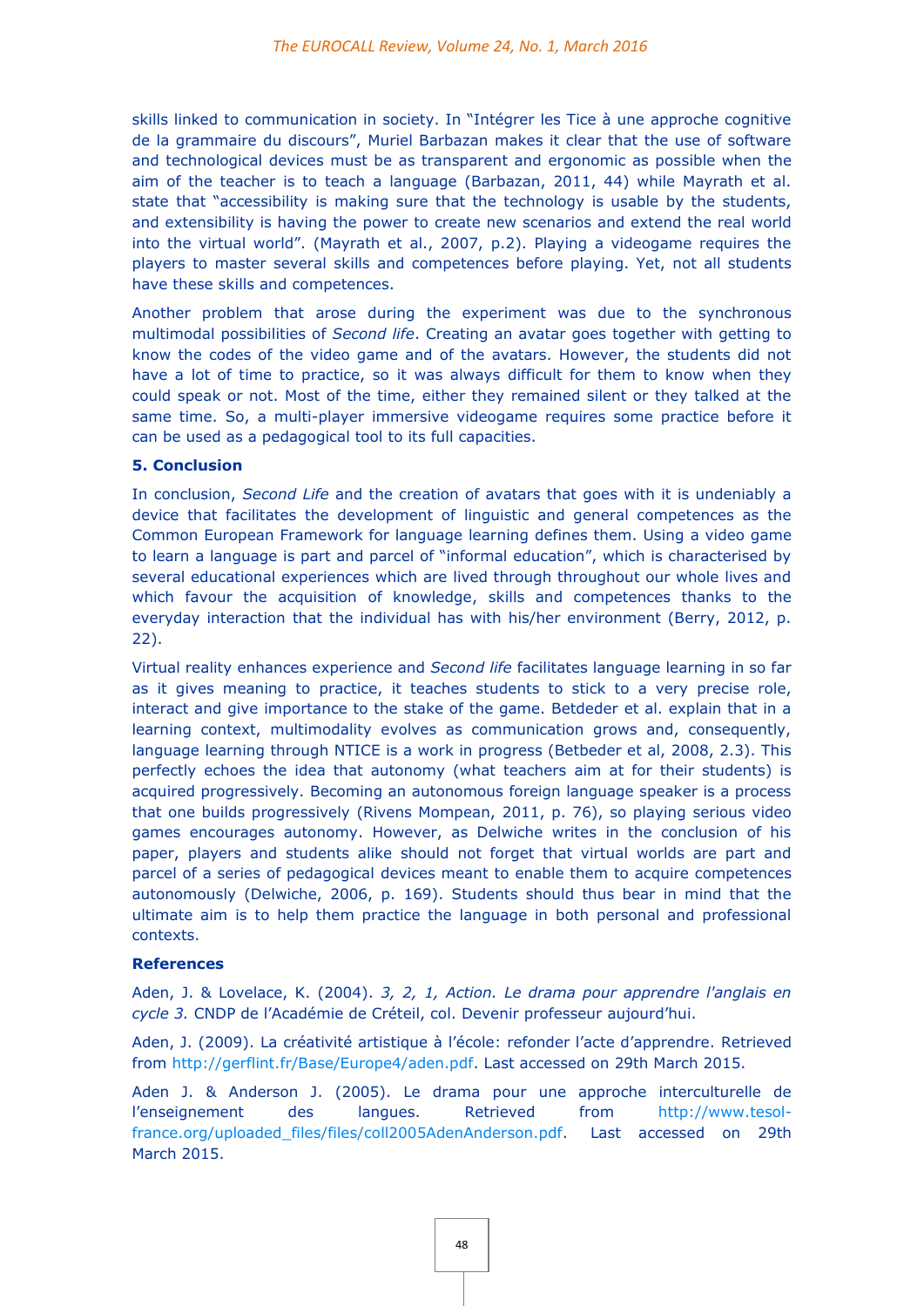Alvarez, J. (2007). *Du Jeu vidéo au Serious game. Approches culturelle, pragmatique et formelle.* Unpublished PhD thesis, Toulouse.

Atlan, J. (2000). L'utilisation des stratégies d'apprentissage d'une langue dans un environnement des TICE, *Alsic, 3*(1). Retrieved from [http://alsic.revues.org/1759.](http://alsic.revues.org/1759) Last accessed on 15th September 2013. Doi: 10.4000/alsic.1759.

Barbazan, M. (2011). Intégrer les Tice à une approche cognitive de la grammaire du discours, *Alsic, 14.* Retrieved from [http://alsic.revues.org/2337.](http://alsic.revues.org/2337) Last accessed on 29th March 2014.

Berry, V. (2012). *L'Expérience virtuelle. Jouer, vivre, apprendre dans un jeu vidéo.* Rennes: Presses Universitaires de Rennes.

Betbeder, M.-L., Ciekanski, M., Greffier, F., Reffay, C. & Chanier, T. (2008). Interactions multimodales synchrones issues de formations en ligne: problématiques, méthodologie et analyses. *Revue Sciences et technologies de l'information et de la communication pour l'éducation et la formation, 15.* Retrieved from [http://sticef.univ](http://sticef.univ-lemans.fr/num/vol2008/06-betbeder/sticef_2008_betbeder_06.htm)[lemans.fr/num/vol2008/06-betbeder/sticef\\_2008\\_betbeder\\_06.htm.](http://sticef.univ-lemans.fr/num/vol2008/06-betbeder/sticef_2008_betbeder_06.htm) Last accessed on 14th May 2014.

Brecht, B. (1964). *On Theatre.* Edited and translated by John Willett, London: Methuen Drama.

Boal, A. (1979). *Theatre of the Oppressed.* New York: Theatre Communications Group.

Conseil de l'Europe (2000). *Apprentissage des langues et citoyenneté européenne. Un Cadre Européen Commun de Référence pour les Langues: apprendre, enseigner, évaluer.* Strasbourg: Division des politiques linguistiques.

Cormanski, A. (1993). *Le Corps dans la langue. Les Techniques dramatiques dans l'enseignement/apprentissage des langues étrangères.* Unpublished PhD thesis, Université de la Sorbonne Nouvelle - Paris 3.

Delwiche, A. (2006). Massively multiplayer online games (MMOs) in the new media classroom. *Educational Technology & Society, 9*(3), 160-172.

Garau, M., Slater, M., Vinayagamoorthy, V., Brogni, A., Steed, A. & Sasse, M.A. (2003). The impact of avatar realism and eye gaze control on perceived quality of communication in a shared immersive virtual environment. In *Proceedings of the SIGCHI conference on Human Factors in Computing Systems,* 529-536, ACM.

Goffman. E. (1974). *Frame Analysis. An essay on the organization of experience.* New York: Northeastern University Press.

Huizinga, J. (1988). *Homo Ludens.* Paris: Gallimard.

Jarmon, L., Traphagan, T., Mayrath, M. & Trivedi, A. (2009), Virtual world teaching, experiential learning and assessment: An interdisciplinary communication course in Second Life, *Computers & Education 53,* Elsevier, 169-182.

Julié, K. & Perrot, L. (2008). *Enseigner l'anglais.* Paris: Hachette Education.

Linden Lab. (2010). Second Life Education: The Virtual Learning Advantage. Retrieved from [http://lecs-static-secondlife-com.s3.amazonaws.com/work/SL-Edu-Brochure-](http://lecs-static-secondlife-com.s3.amazonaws.com/work/SL-Edu-Brochure-112910.pdf)[112910.pdf.](http://lecs-static-secondlife-com.s3.amazonaws.com/work/SL-Edu-Brochure-112910.pdf) Last accessed on 14th May 2014.

Maley, A. & Duff, A. (1994). *Drama Techniques in Language Learning. A Resource Book of Communication Activities for Language Teachers.* Cambridge: Cambridge University Press.

Mayrath, M., Sanchez, J., Traphagan, T., Heikes, J. & Trivedi, A. (2007). Using Second Life in an English Course: Designing Class Activities to Address Learning Objectives.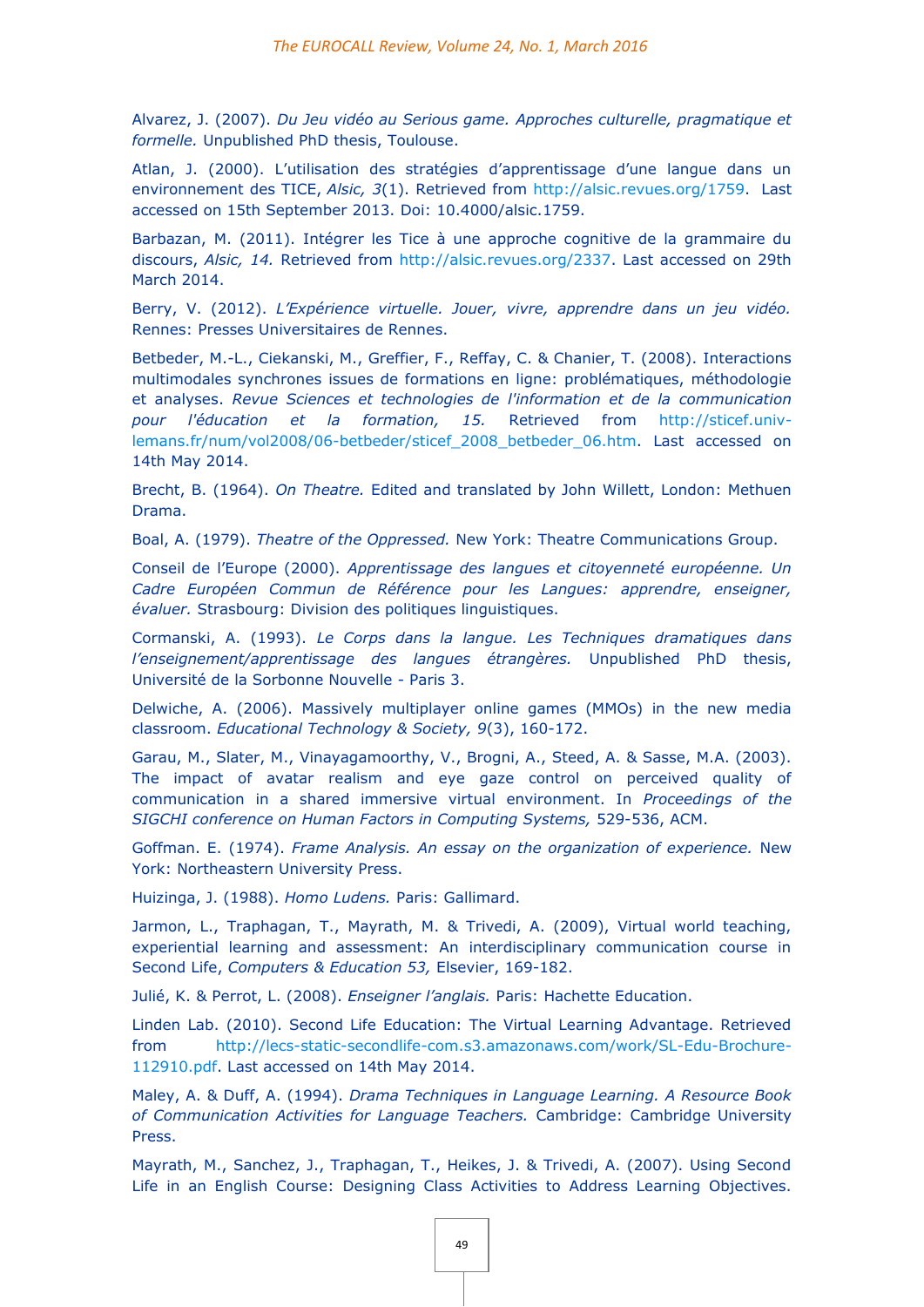*Proceedings of World Conference on Educational Multimedia, Hypermedia and Telecommunications,* Chesapeake, VA: AACE.

Milon, A. (2005). *La réalité virtuelle: Avec ou sans le corps?* Paris: Editions Autrement.

Nowak, K.L. & Biocca, F. (2003). The effect of the agency and anthropomorphism on users' sense of telepresence, copresence, and social presence in virtual environments. *Presence: Teleoperators & Virtual Environments, 12*(5): 481-494.

Privas Bréauté, V. (2015). Dramatic Activities and ICT in Language Acquisition: Learning a Foreign Language for Professional/Specific Purposes through Role Plays and Online Games. *Journal of Global Research in Education and Social Science, 3*(3): 132-136. Available from [http://www.ikpress.org/issue.php?iid=552&id=46.](http://www.ikpress.org/issue.php?iid=552&id=46)

Nissen, E. (2007). Quelles aides les formations hybrides en langues proposent-elles à l'apprenant pour favoriser son autonomie? Apprentissage des langues et systèmes d'information et de communication. *Alsic, 10* (1): 129-144. Retrieved from: [http://alsic.revues.org/617.](http://alsic.revues.org/617) Last accessed on 15th September 2015.

Rivens Mompean, A. (2011), Articuler des dispositifs innovants pour accompagner vers les certifications en langues. *Mélanges CRAPEL, 32,* 66-83. Retrieved from [http://www.atilf.fr/spip.php?article3796.](http://www.atilf.fr/spip.php?article3796) Last accessed on 29th April 2015.

Sarac, H.S. (2014). Benefits and challenges of using Second Life in English teaching: Experts' opinions. *Procedia - Social and Behavioral Sciences,* 158: 326-330. Elsevier.

Schmeil, A., Eppler, M.J. & Gubler, M. (2009). An experimental comparison of 3D virtual environments and text chat as collaboration tools. *Electronic Journal of Knowledge Management, 7*(5), 637-646.

Stevens, V. (2006). Second Life in Education and Language Learning. *Teaching English as a Second or Foreign Language, 10*(3): 1-8.

St. Louis, R. (2006). Helping Students become Autonomous Learners: Can Technology Help? *The Journal of Teaching English through Technology,* 6(3): n.p. Retrieved from [http://tewtjournal.org/issues/past-issue-2006/past-issue-2006-issue-3/.](http://tewtjournal.org/issues/past-issue-2006/past-issue-2006-issue-3/)

Tardieu C. (2008), La Didactique des langues en 4 mots-clés : communication, culture, méthodologie et évaluation, Paris, Ellipses.

Turkle, S. (2015). *Seuls ensemble. De plus en plus de technologies, de moins en moins de relations humaines.* Paris: Editions L'Echappée.

Vasalou, A., Joinson, N. & Pitt, J. (2007). Constructing my online self: avatars that increase self-focused attention. In *Proceedings of the SIGCHI conference on Human Factors in Computing Systems,* pp. 445-448. ACM.

Vaufrey, C. (2010). La composante sociale du e-learning, par la grâce des réseaux, in Lamontagne, D. (Ed.), *La Systématisation des Apprentissages Informels,* Thot Cursus, cursus.edu, 2011. Available from [http://cursus.edu/dossiers](http://cursus.edu/dossiers-articles/articles/9856/composante-sociale-elearning-par-grace-des/)[articles/articles/9856/composante-sociale-elearning-par-grace-des/.](http://cursus.edu/dossiers-articles/articles/9856/composante-sociale-elearning-par-grace-des/)

Winnicott, D.W. (1975) [1971]. *Jeu et réalité. L'espace potentiel.* Paris: Gallimard. Trad. de l'anglais par Claude Monod et J.-B. Pontalis*.*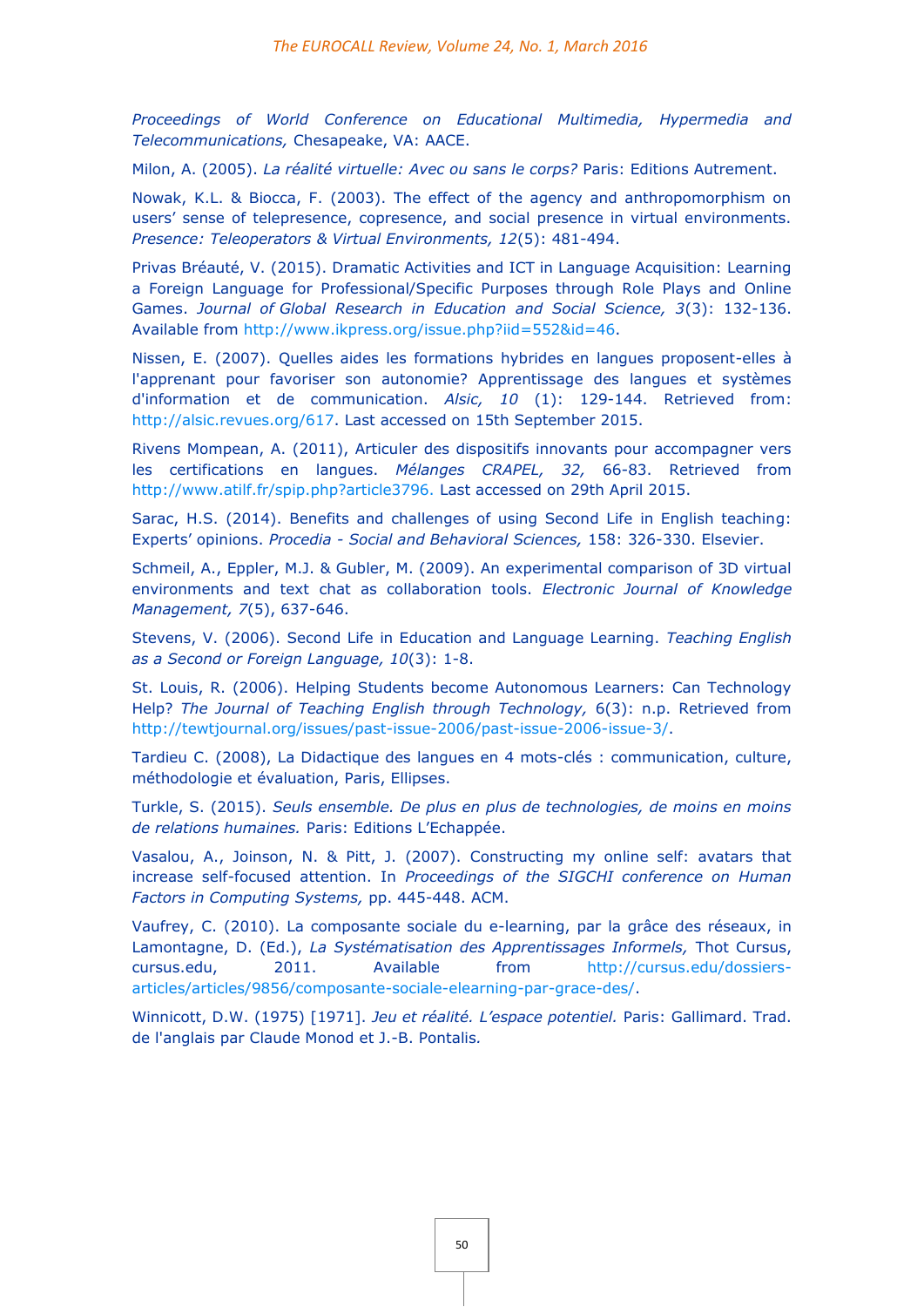# **Appendix 1**

## **Scenario #1: a phone conversation with an angry customer**

*Copets* is a British firm selling toys for pets but it has been losing clients recently. It now needs to win clients back or acquire new ones.

#### **Characters and roles**:

1 angry customer (Mrs Privas-Bréauté)

3 members of the CRM of Copets: 1 manager, 1 person in charge of the phone, 1 person in contact with the supply department

# **Place:**

Copets Company

210 Chiswick Road

London W4 1SY

UK

**Time**: 9 am

#### **Tasks**:

- 1. greetings in front of the building of the université of "les Quais" (meeting point on Second Life)
- 2. in the office
- 3. phone conversation between the secretary, the customer, the manager. The last member pretends he is working.
- 4. the manager tells the story to the others. A meeting is then organized. They go to the meeting room.
- 5. in the meeting room. It is not the first time it has happened with this toy. They need to find solutions.
- 6. Go to the computer room to work on the script of the angry customer and find all the complex sentences.

For this situation, you will have to go back to:

courses "on the phone", and customer relationship management (vocabulary)

- + intonation and pronunciation of questions and answers, politeness
- + grammar: simple tenses and modal auxiliaries.

You will be evaluated on:

- 1. your attitude (professional or relaxed)
- 2. your linguistic (grammar, vocabulary) and psycho-linguistic competences